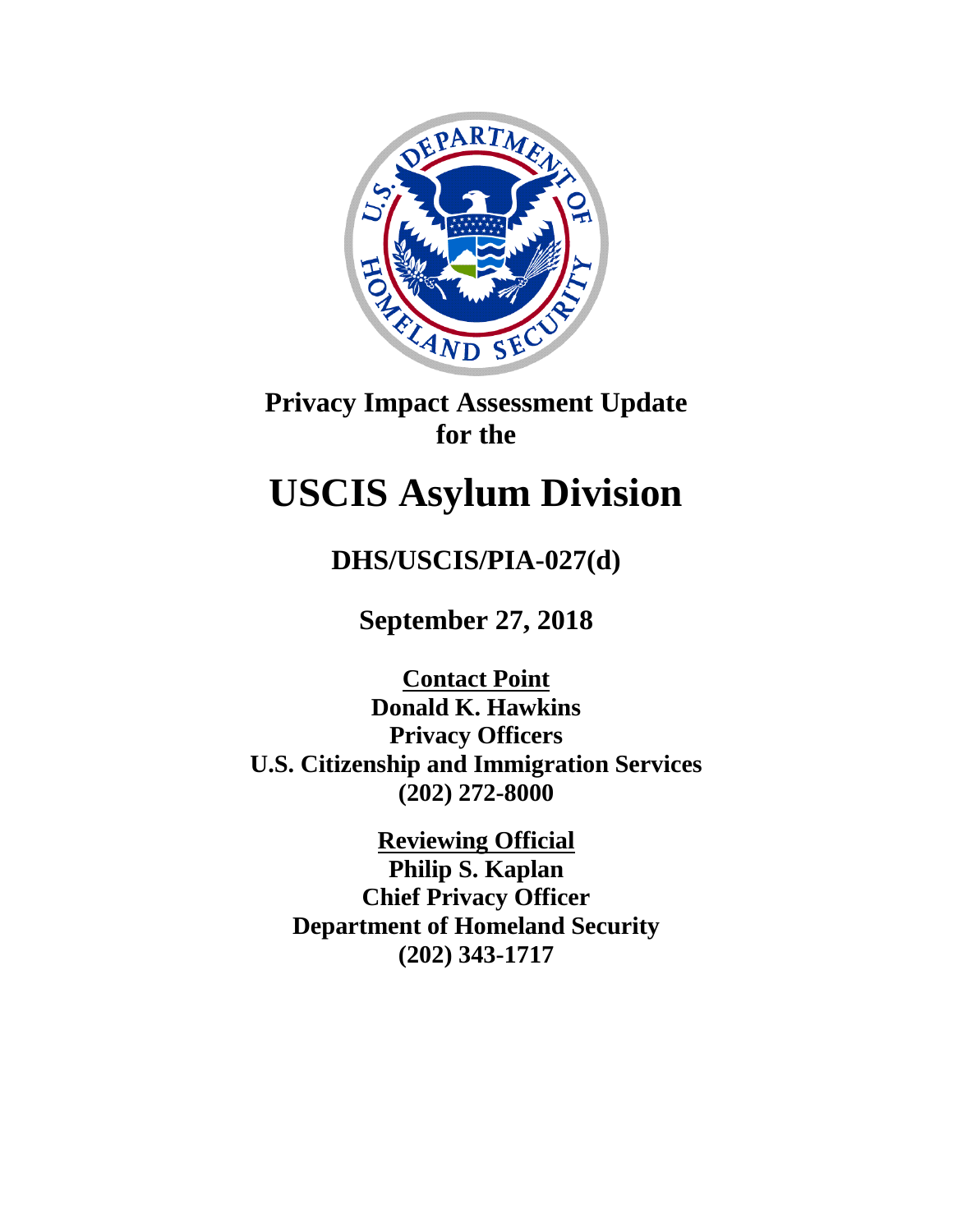

## **Abstract**

The Asylum Division of the U.S. Citizenship and Immigration Services (USCIS) adjudicates applications for asylum, benefits pursuant to Section 203 of the Nicaraguan Adjustment and Central American Relief Act (NACARA § 203), withholding of removal under the terms of a settlement agreement reached in a class action,<sup>1</sup> and screening determinations for safe third country, credible fear, and reasonable fear. The Asylum Division historically used the Refugees, Asylum, and Parole System (RAPS) and the Asylum Pre-Screening System (APSS) in support of its mission critical functions. Both systems were originally developed by the former Immigration and Naturalization Service (INS). The Asylum Division is seeking to retire APSS and RAPS and use Global, operating in a cloud-based environment, to serve as the primary IT case management system for the administration of affirmative asylum, NACARA § 203, withholding of removal under the terms of a settlement agreement reached in a class action, credible fear, and reasonable cases. USCIS is updating this Privacy Impact Assessment (PIA) because the Asylum Division uses the new cloud-based Global system and has migrated records, containing personally identifiable information (PII), from APSS and RAPS into Global in order to conduct its adjudications.

## **Overview**

USCIS oversees lawful immigration to the United States. As set forth in Section 451(b) of the Homeland Security Act of 2002, Public Law 107-296, Congress charged USCIS with administering the asylum program. USCIS, through its Asylum Division, administers the affirmative asylum program to provide protection to qualified individuals in the United States who have suffered past persecution or have a well-founded fear of future persecution in their country of origin, as outlined under Section 208 of the Immigration and Nationality Act (INA), 8 U.S.C. § 1158 and 8 CFR Part 208. The USCIS Asylum Division also adjudicates the benefit program established by the Nicaraguan Adjustment and Central American Relief Act (NACARA) § 203<sup>2</sup> and administers safe third country, credible fear, and reasonable fear screening processes.<sup>3</sup>

The Asylum Division supports the following four programs:

#### **1. Asylum**

Every year people come to the United States seeking protection because they have suffered persecution or fear that they will suffer persecution on account of race, religion, nationality, membership in a particular social group, or political opinion. The two ways to obtain asylum in

 $\overline{a}$ <sup>1</sup> American Baptist Churches v. Thornburgh, 760 F. Supp. 796 (N.D. Cal. 1991) (ABC Settlement).

<sup>2</sup> Pub. L. No. 105-100, 111 Stat. 2193 (1997), amended by Pub. L. No. 105-139, 111 Stat. 2644 (December 2, 1997).

<sup>3</sup> Section 203 of Pub. L. No. 105-100.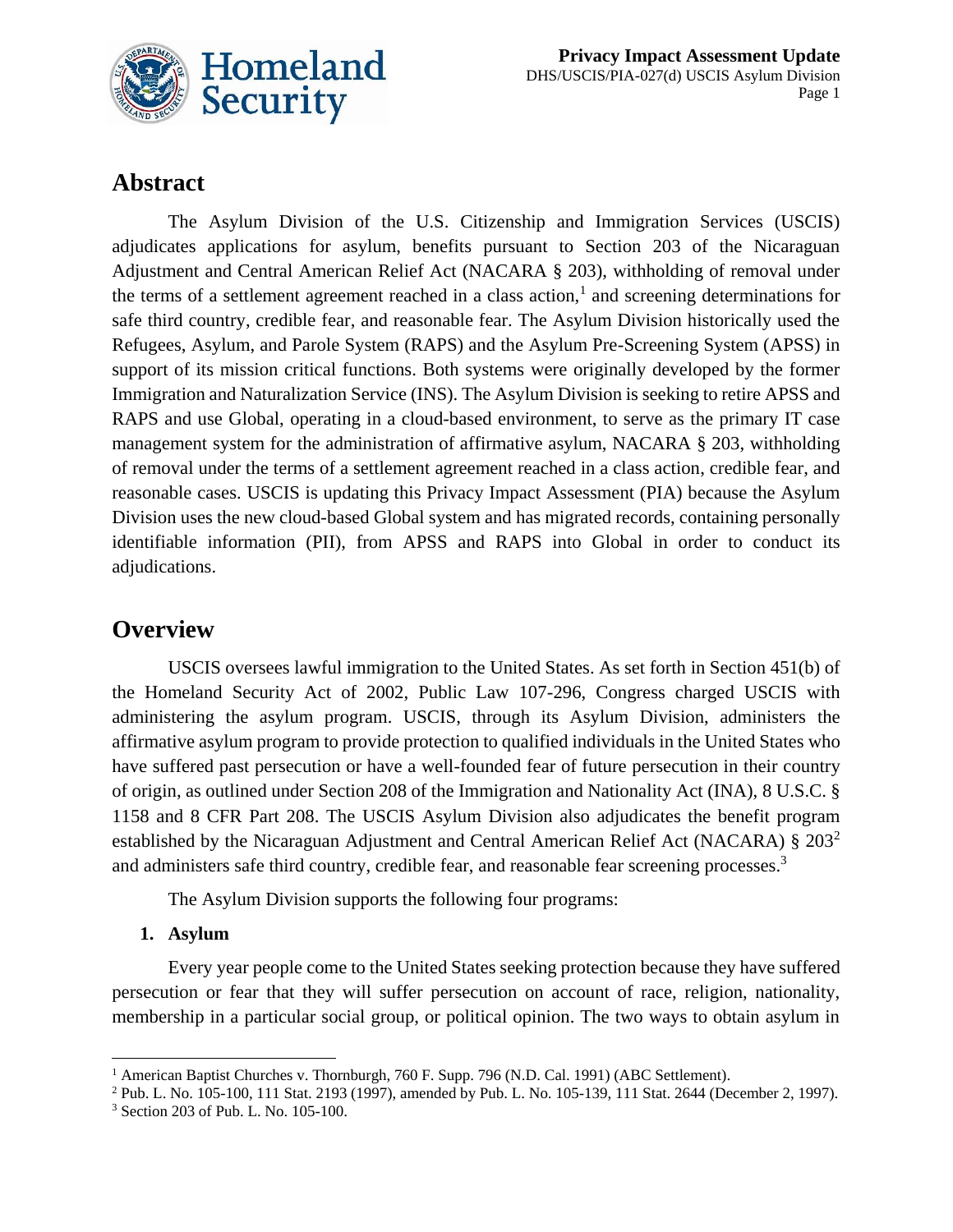

the United States are through the affirmative process before USCIS, and the defensive process before an immigration judge in the Executive Office for Immigration Review in the Department of Justice (EOIR). To obtain asylum, the individual must be physically present in the United States. Generally, an individual may apply for affirmative asylum status regardless of how he or she arrived in the United States or his or her current immigration status. An individual may include his or her spouse and/or unmarried children present in the United States as derivatives on his or her asylum application. A defensive application for asylum occurs when an individual requests asylum as a defense against removal from the United States. In defensive asylum cases, the individual is currently in removal proceedings in immigration court with EOIR.

USCIS is responsible for the administration and adjudication of the affirmative asylum process. Individuals granted asylum status possess this status indefinitely, may work in the United States, may request derivative status for immediate family members within two years of the grant of asylum status, and may apply for permanent residence after one year.

#### **2. Nicaraguan Adjustment and Central American Relief Act (NACARA Section 203)**

Section 203 of NACARA applies to certain individuals from Guatemala, El Salvador, and the former Soviet bloc countries (the Soviet Union or any republic of the former Soviet Union, such as Russia, Latvia, Lithuania, Estonia, Albania, Bulgaria, the former Czechoslovakia, the former East Germany, Hungary, Poland, Romania, or Yugoslavia or any state of the former Yugoslavia) who entered the United States and applied for asylum by specified dates or registered for benefits. Section 203 of NACARA allows qualified individuals to apply for suspension of deportation or for special rule cancellation of removal under the standards similar to those in effect before the Illegal Immigration Reform and Immigrant Responsibility Act of 1996. If granted, individuals receive lawful permanent resident status.

#### **3. Credible Fear Screenings**

Section 235 of Immigration and Nationality Act (INA), as amended, and its implementing regulations provide that certain categories of individuals are subject to expedited removal without a hearing before an immigration judge. These include: arriving stowaways; certain arriving aliens at ports of entry who are inadmissible under section  $212(a)(6)(C)$  of the INA (because they have presented fraudulent documents or made a false claim to USCIS or other material misrepresentations to gain admission or other immigration benefits) or 212(a)(7) of the INA (because they lack proper documents to gain admission); and certain designated aliens who have not been admitted or paroled into the United States.

Individuals subject to expedited removal who indicate an intention to apply for asylum, express a fear of persecution or torture, or a fear of return to their home country are referred to USCIS asylum officers to determine whether they have a credible fear of persecution or torture. Individuals determined to have a positive credible fear of persecution or torture are placed into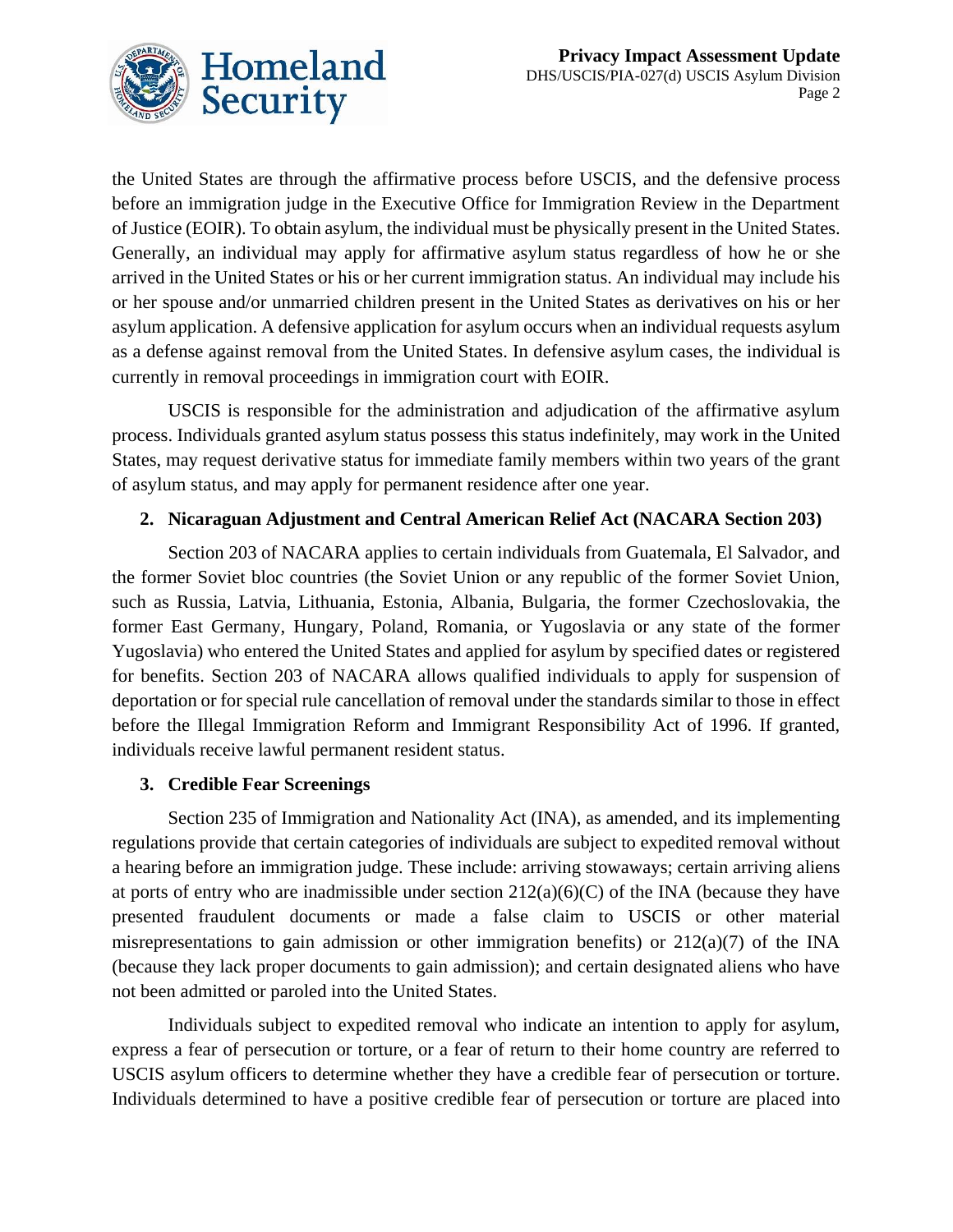

removal proceedings under INA § 240 by the issuance of a Notice to Appear, and may apply for asylum, withholding of removal or deferral of removal under the INA or the Convention Against Torture as a defense to removal before an immigration judge.

#### **4. Reasonable Fear Screenings**

Sections 238(b) and 241(a)(5) of the INA provide for streamlined removal procedures that prohibit certain individuals (i.e., those subject to a final administrative removal order for aggravated felons under section 238(b) or subject to reinstatement of a prior order of exclusion, deportation, or removal under section 241(a)(5) of the INA) from contesting removability before an immigration judge and from seeking any relief from removal. If an individual ordered removed under either section 238(b) or section 241(a)(5) of the INA expresses a fear of return to the country to which he or she has been ordered removed, the case must be referred to a USCIS asylum officer, who determines whether the individual has a reasonable fear of persecution or torture. Individuals found to have a reasonable fear of persecution or torture may seek withholding or deferral of removal before an immigration judge.

### **Reason for the PIA Update**

 $\overline{a}$ 

USCIS Asylum Division primarily relied on legacy Refugees, Asylum, and Parole System (RAPS) and the Asylum Pre-Screening System (APSS) Mainframe to facilitate the adjudication and administration of affirmative asylum, NACARA § 203, credible fear, and reasonable fear cases. The RAPS and APSS Mainframe operating systems have become outdated since they were originally built and have been supplemented by modern technology. USCIS migrated the legacy RAPS and APSS Mainframe operating systems to a cloud-based platform, called Global. This technological advancement does not impact the collection and use of records in Global from the previous legacy system, but does modify the way USCIS stores and maintains affirmative asylum, NACARA § 203, credible fear, and reasonable fear cases records. All RAPS and APSS records were moved into Global.

On December 9, 2010, the Office for Management and Budget (OMB) released a "25 Point Implementation Plan to Reform Federal Information Technology Management," which required the Federal Government to immediately shift to a "Cloud First" policy.<sup>4</sup> The three-part OMB strategy on cloud technology revolves around using commercial cloud technologies when feasible, launching private government clouds, and utilizing regional clouds with state and local governments when appropriate.

<sup>4</sup> 25 Point Implementation Plan to Reform Federal Information Technology Management (December 9, 2010), available at [https://www.dhs.gov/sites/default/files/publications/digital-strategy/25-point-implementation-plan-to](https://www.dhs.gov/sites/default/files/publications/digital-strategy/25-point-implementation-plan-to-reform-federal-it.pdf)[reform-federal-it.pdf.](https://www.dhs.gov/sites/default/files/publications/digital-strategy/25-point-implementation-plan-to-reform-federal-it.pdf)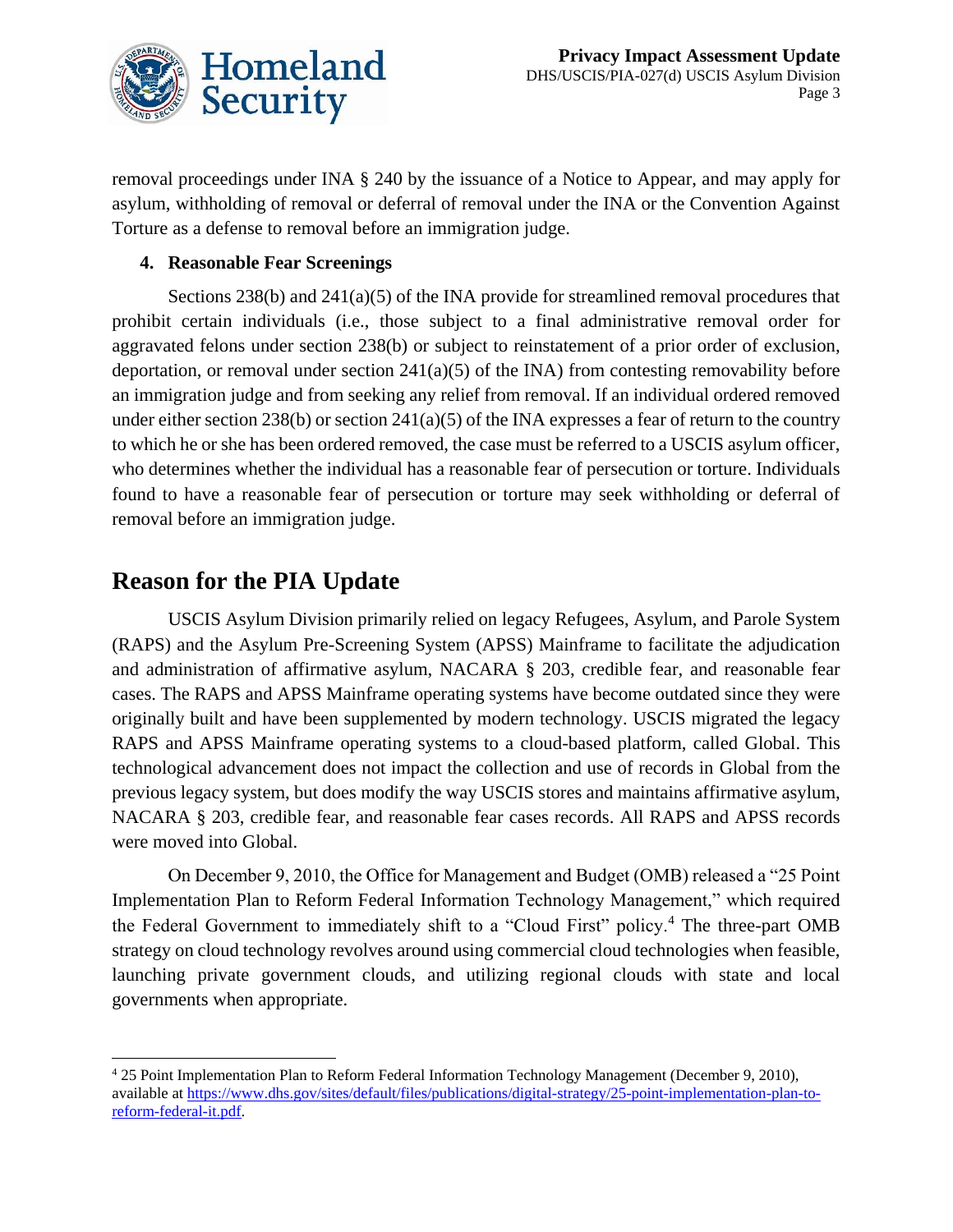Page 4



When evaluating options for new IT deployments, OMB requires that agencies default to cloud-based solutions whenever a secure, reliable, cost-effective cloud option exists. Cloud computing is defined by the National Institute of Standards and Technology (NIST) as "a model for enabling ubiquitous, convenient, on-demand network access to a shared pool of configurable computing resources (e.g., networks, servers, storage, applications, and services) that can be rapidly provisioned and released with minimal management effort or service provider interaction." Cloud computing is defined to have several deployment models, each of which provides distinct trade-offs for agencies that are migrating applications to a cloud environment.

USCIS is undergoing a legacy system modernization effort to align with the "Cloud First" policy in order to improve business operations. The USCIS Asylum Division is now primarily served by Global, a cloud-based information technology. Global replaced APSS and RAPS as part of an overall Office of Information Technology initiative to move all mainframe applications to modern cloud-based platforms. As mentioned above, RAPS and APSS were built using a legacy Mainframe system. Global operates on the Amazon Web Services (AWS) cloud platform<sup>5</sup> and combines the functionality of both mainframe systems into one application with a common interface. This migration does not impact the collection and use of records in Global from the previous legacy systems. Historical and existing case data from APSS and RAPS was extracted from the legacy systems and transferred to Global. USCIS requires AWS to segregate Global data from all other data residing in the cloud.

Global is a comprehensive case management tool that enables USCIS Asylum to handle and process applications for asylum pursuant to Section 208 of the INA and applications for suspension of deportation or special rule cancellation of removal pursuant to NACARA § 203. The system also supports USCIS in the screening of individuals in the credible fear and reasonable fear processes. Global continues to capture attorney information, such as name, firm, and address. Each attorney is linked to a system-generated identification code.

AWS is a public cloud designed to meet a wide range of security and privacy requirements (e.g., administrative, operational and technical controls) that are used by USCIS to protect data in accordance with federal security guidelines.<sup>6</sup> AWS is Federal Risk and Authorization Management Program (FedRAMP)-approved and authorized to host PII. FedRAMP is a U.S. Government-wide program that delivers a standard approach to the security assessment, authorization, and continuous monitoring for cloud services.

 $\overline{a}$ <sup>5</sup> https://marketplace.fedramp.gov/#/product/aws-us-eastwest?status=Compliant&sort=productName.

<sup>6</sup> Public clouds are owned and operated by third-party service providers whereas private clouds are those that are built exclusively for an individual enterprise.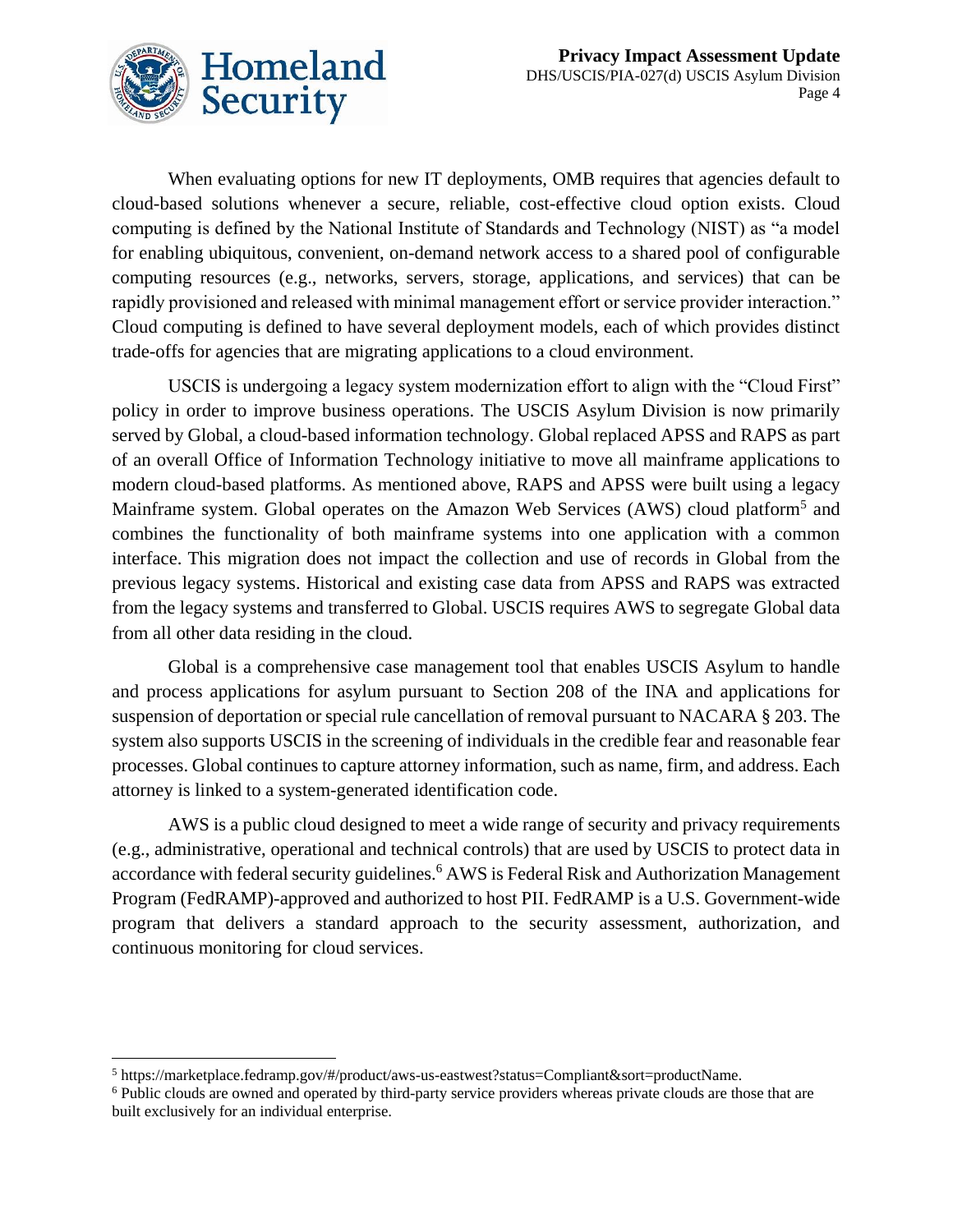

## **Privacy Impact Analysis**

#### **Authorities and Other Requirements**

The authority to collect information by the Asylum Division is set forth in the Immigration and Nationality Act, 8 U.S.C. §§ 1103, 1158, 1225, 1228, and Title II of Public Law 105-100 and in the implementing regulations found in title 8 of the Code of Federal Regulations (CFR). As set forth in Section 451(b) of the Homeland Security Act of 2002, Public Law 107-296, Congress charged USCIS with the administration of the asylum program, which provides protection to qualified individuals in the United States who have suffered past persecution or have a wellfounded fear of future persecution in their country of origin as outlined under INA § 208 and 8 CFR § 208. USCIS is also responsible for the adjudication of the benefit program established by NACARA § 203, in accordance with 8 CFR §§ 240.60 – 240.70, and the maintenance and administration of the credible fear and reasonable fear screening processes, in accordance with 8 CFR §§ 208.30 and 208.31.

The following SORNs cover the collection, maintenance, and use of information by the Asylum Division:

- The Alien File, Index, and National File Tracking System SORN covers the information maintained in the Alien File (A-File),<sup>7</sup> including hardcopy records of asylum applications, NACARA § 203 applications, credible fear screenings, reasonable fear screenings, and supporting documentation;<sup>8</sup>
- The Immigration Biometric and Background Check SORN covers background checks and their results;<sup>9</sup> and
- The Asylum Information and Pre-Screening SORN covers the collection, use, and maintenance of asylum applications, NACARA § 203 applications, credible fear screenings, and reasonable fear screenings.<sup>10</sup>

Global is covered as a minor system under the Digital Innovation Development – Information Technology (DID-IT) Amazon Web Services (AWS) accreditation boundary. DID-IT completed the security assessment and authorization documentation in August 2013, and was accepted into the Ongoing Authorization program. Ongoing Authorization requires DID-IT, including Global, to be reviewed on a monthly basis and sustain its security and privacy posture in order to maintain its Authority to Operate.

 $\overline{a}$ 

<sup>7</sup> USCIS creates an A-File for each individual.

<sup>8</sup> DHS/USCIS-001 Alien File, Index, and National File Tracking System of Records, 82 FR 43556 (Sept. 18, 2017).

<sup>9</sup> DHS/USCIS-018 Immigration Biometric and Background Check (IBBC) System of Records, 83 FR 36950 (July 31, 2018).

<sup>10</sup> DHS/USCIS-010 Asylum Information and Pre-Screening System of Records, 80 FR 74781 (Nov. 30, 2015).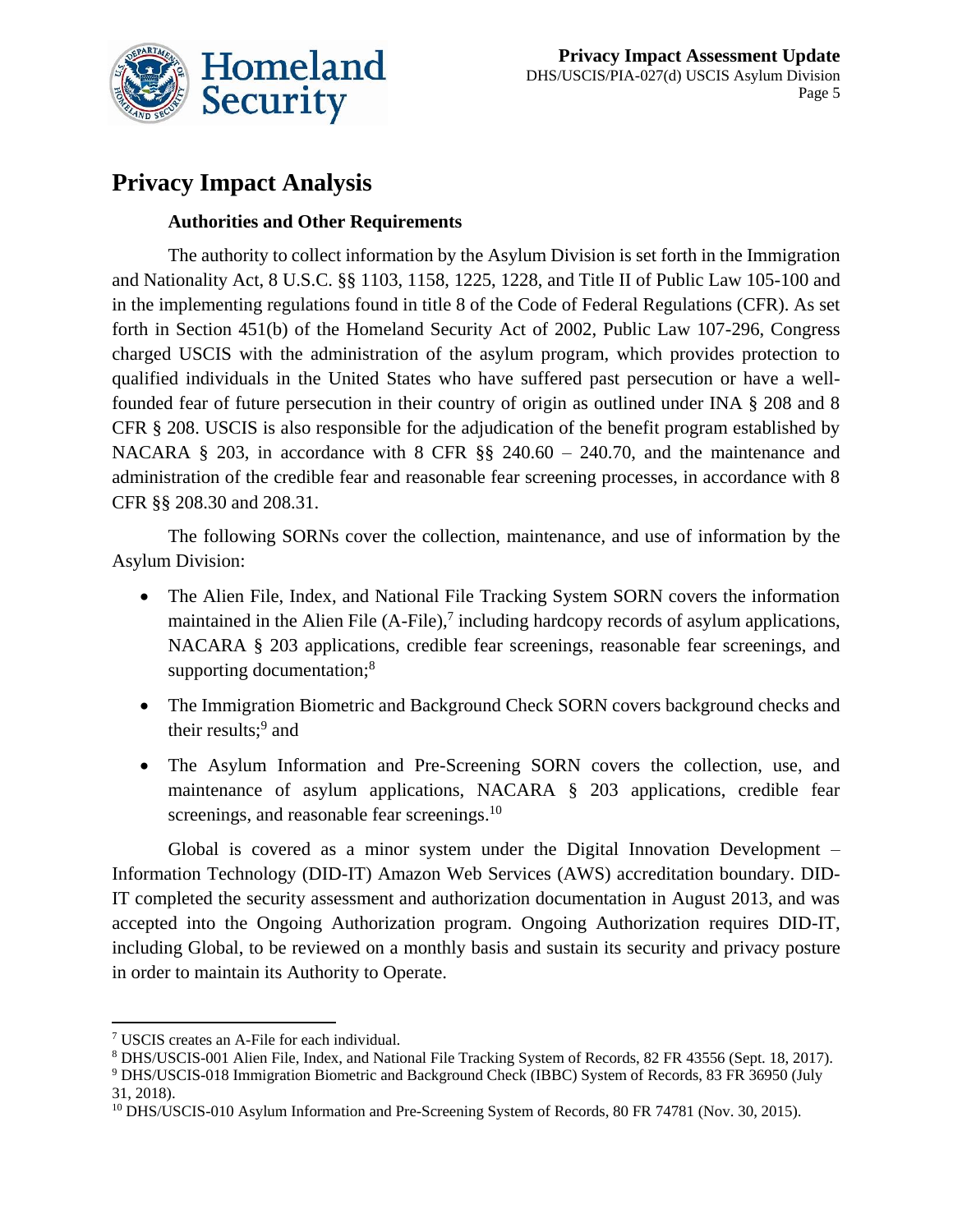

#### **Characterization of the Information**

This update does not impact the collection of information in Global. USCIS continues to collect and maintain the information outlined in Section 2.0 of the DHS/USCIS/PIA-027(c) Asylum Division, published on July 21, 2017. <sup>11</sup> There are no changes to the forms used by the Asylum Division.

#### **Uses of the Information**

This update does not impact the use of information in Global. USCIS uses Global to manage, control, and track the process of affirmative asylum applications, applications for suspension of deportation or special rule cancellation of removal pursuant to NACARA § 203, as well as credible fear and reasonable fear screenings. USCIS uses the information in Global to track case status, facilitate scheduling appointments, issue notices throughout the process, and generate decision documents. USCIS also uses these records to initiate, facilitate, and track security and background check screenings, and to prevent the approval of any benefit prior to the review and completion of all security checks. Finally, USCIS uses these records to generate statistical reports to assist with oversight of production and processing goals.

#### **Notice**

This PIA update provides general notice to the public that USCIS retired APSS and RAPS and is using Global as the primary IT case management system for the administration and adjudication of asylum, NACARA § 203, credible fear, and reasonable fear cases. USCIS continues to provide notice to individuals through a Privacy Notice in the associated forms and the associated SORNs.

#### **Data Retention by the project**

This update does not impact the retention of information in Global. USCIS stores the physical documents and supplemental documentation in the A-File and processes asylum requests in the respective case management system. The A-File [N1-566-08-11] records are permanent, whether hard copy or electronic, until destroyed, according to the National Archives and Records Administration (NARA) schedule N1-566-08-11. USCIS transfers the A-Files to the custody of NARA 100 years after the individual's date of birth.

NARA approved the retention schedule N1-563-04-06 for RAPS and N1-563-04-07 for APSS. According to both schedules, Master File automated records are maintained for 25 years after the case is closed, then archived for 75 years, and then destroyed. USCIS is planning to consolidate the RAPS and APSS Retention Schedule to cover Global and maintain data for 100 years and then destroy the information to align with the approved A-File schedule. This retention

 $\overline{a}$ <sup>11</sup> *See* DHS/USCIS/PIA-027(c) Asylum Division, available at [www.dhs.gov/privacy.](http://www.dhs.gov/privacy)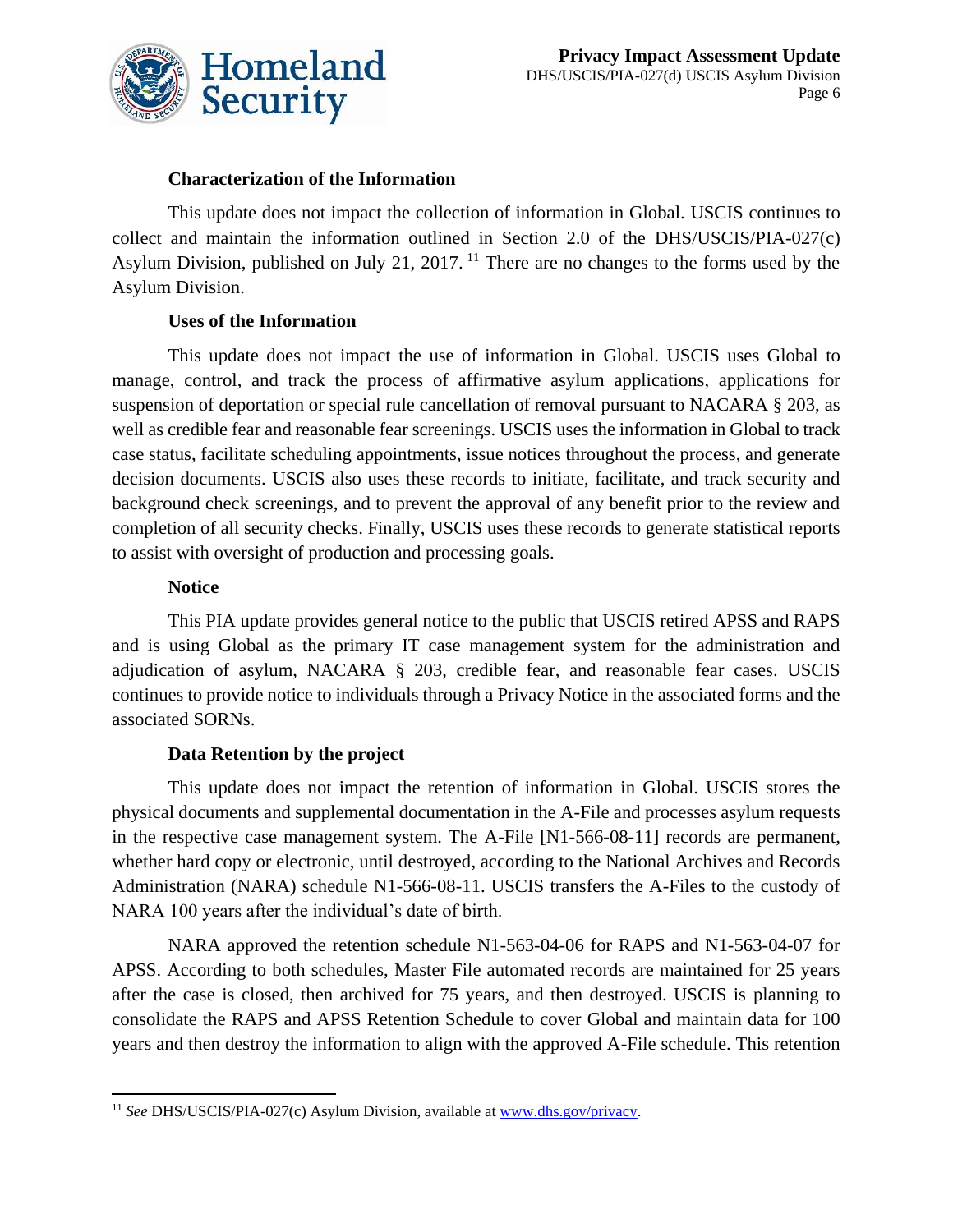

schedule allows the individual to adjust status and naturalize. It also allows USCIS to promptly address any follow-up inquiries (e.g., requests related to security inquiries and Freedom of Information Act/Privacy Act matters).

#### **Information Sharing**

This update does not impact the internal and external sharing in Global. USCIS continues to collect and maintain the information outlined in Section 2.0 of the DHS/USCIS/PIA-027(c) Asylum Division, published on July 21, 2017.

#### **Redress**

This update does not impact how access, redress, and correction may be sought through USCIS. USCIS continues to provide individuals with access to their information through a Privacy Act or Freedom of Information Act (FOIA) request. Individuals not covered by the Privacy Act or Judicial Redress Act (JRA) still may obtain access to records consistent with FOIA unless disclosure is prohibited by law or if the agency reasonably foresees that disclosure would harm an interest protected by an exemption. U.S. Citizens and Lawful Permanent Residents may also file a Privacy Act request to access their information. If an individual would like to file a Privacy Act or FOIA request to view his or her USCIS record, the request can be mailed to the following address:

National Records Center Freedom of Information Act/Privacy Act Program P. O. Box 648010 Lee's Summit, MO 64064-8010

Persons not covered by the Privacy Act or JRA are not able to amend their records through FOIA. Should a non-U.S. person find inaccurate information in his or her record received through FOIA, he or she may visit a local USCIS Field Office to identify and amend inaccurate records with evidence.

#### **Auditing and Accountability**

USCIS ensures that practices stated in this PIA comply with federal, DHS, and USCIS policies and procedures, including standard operating procedures, orientation and training, rules of behavior, and auditing and accountability procedures.

USCIS employs technical and security controls to preserve the confidentiality, integrity, and availability of the data, which are validated during the security authorization process. Users are required to complete an access request form that is approved by a supervisor before they are granted access. USCIS also implements Role Based Access Controls, which give each user a standard role and a standard set of permissions to prevent the user from accessing anything outside their assigned role. These technical and security controls limit access to USCIS users and mitigates privacy risks associated with unauthorized access and disclosure to non-USCIS users.